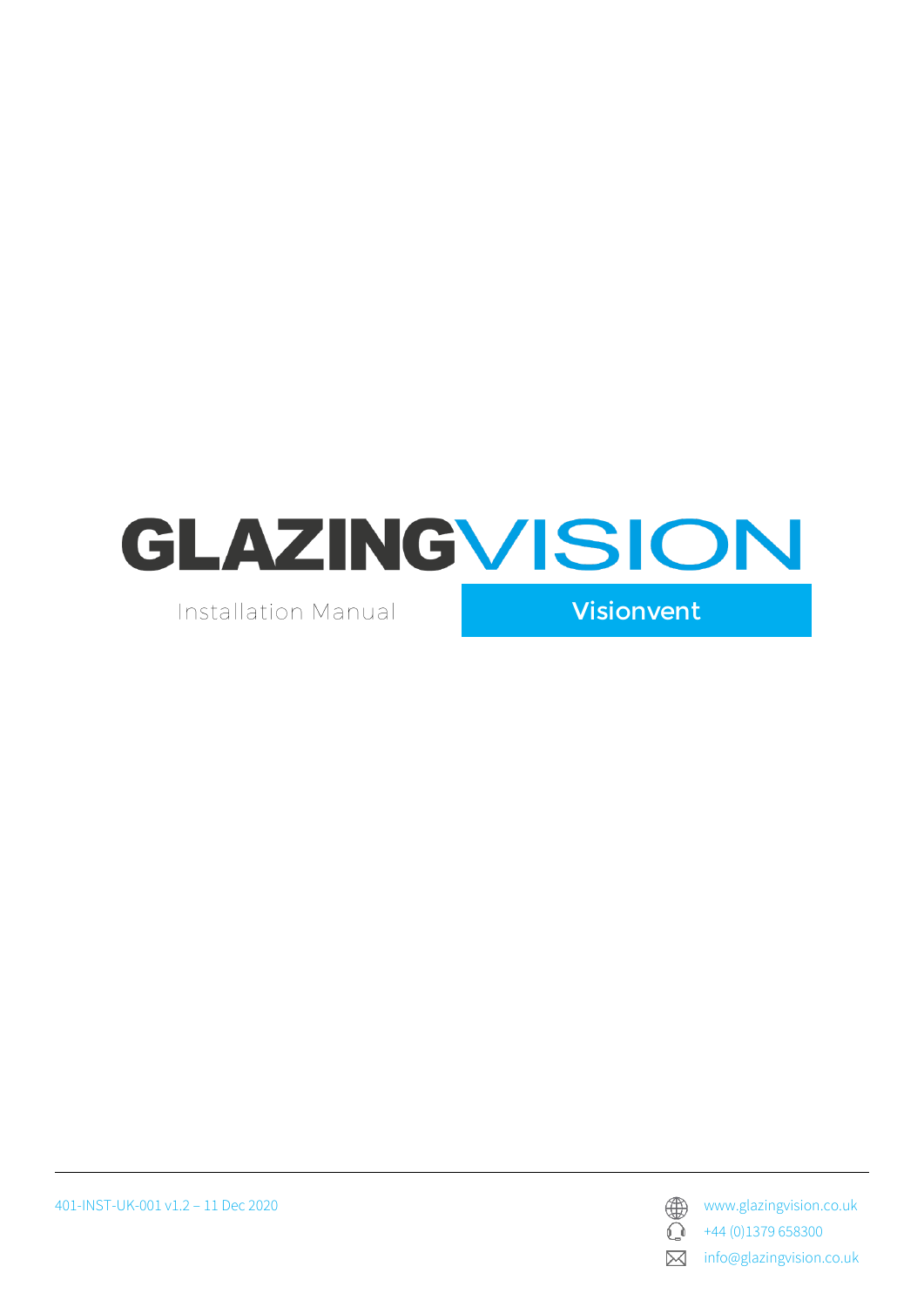### **Contents**

| Section Description                          | Page           |
|----------------------------------------------|----------------|
| Introduction                                 | 3              |
| Safety Information                           | $\overline{4}$ |
| Pre-Installation Preparation                 | 6              |
| Upstand Top Trim Installation                | 8              |
| Installation Procedure                       | 9              |
| Electric and Chain Actuated Visionvent Setup | 11             |
| Manual Crank Visionvent Setup                | 11             |
| Interior Finishing                           | 13             |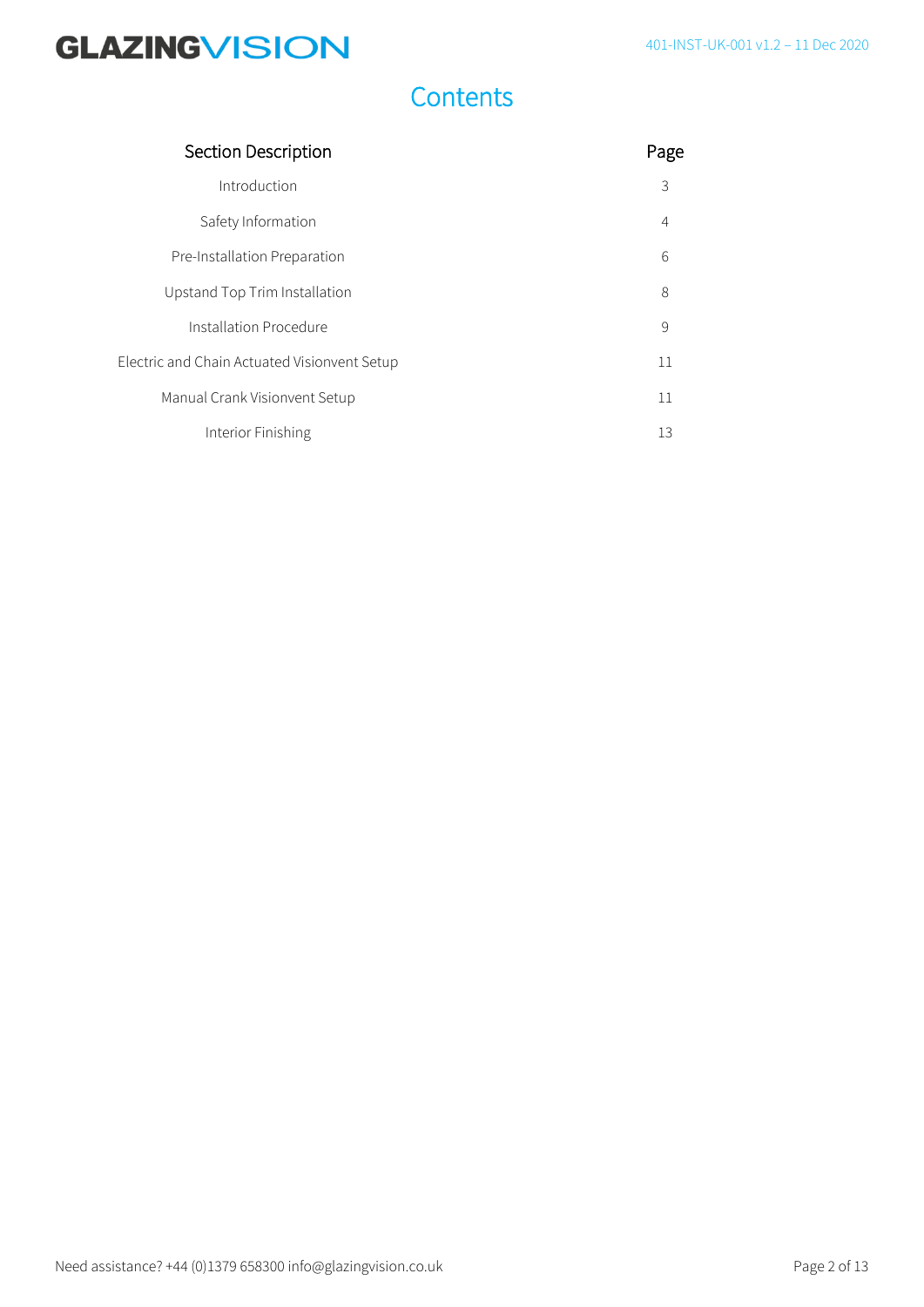### **Introduction**

Thank you for purchasing a Glazing Vision Visionvent. In order to ensure that it gives you many years of service it is important that before commencing any work you read these instructions fully and ensure that they are strictly followed for a successful and trouble free installation.

We recommend that the installation should be undertaken by Glazing Vision Engineers or Approved Installers (installers that have attended a Glazing Vision Installation training course for this product and carry 'Approved Installer' status). This will ensure a reliable product and enable the property owner to benefit from the full 10 year warranty on the product. It should be noted that an installation by non-approved installers will result in a reduced warranty period of just 2 years.

By following the correct installation procedure, a reliable and high performing end result is guaranteed. The critical operations that can lead to problems if not done correctly are the lifting, preparation of the upstand, and ensuring that the product is mounted on the correct pitch with the hinge on the high side. Taking the time to carry out these operations correctly will ensure that the product does not twist or distort and allow the installed product to move freely and unimpeded with minimum load on the mechanisms and no undue stresses in the frame or glass.

Care should be taken when working on the product, avoiding accidental damage and ensuring operational reliability. The mechanisms are very powerful, at no time should hands or arms work through the mechanisms, always work around them.

Should you have any queries beyond this manual please do not hesitate to contact Glazing Vision.

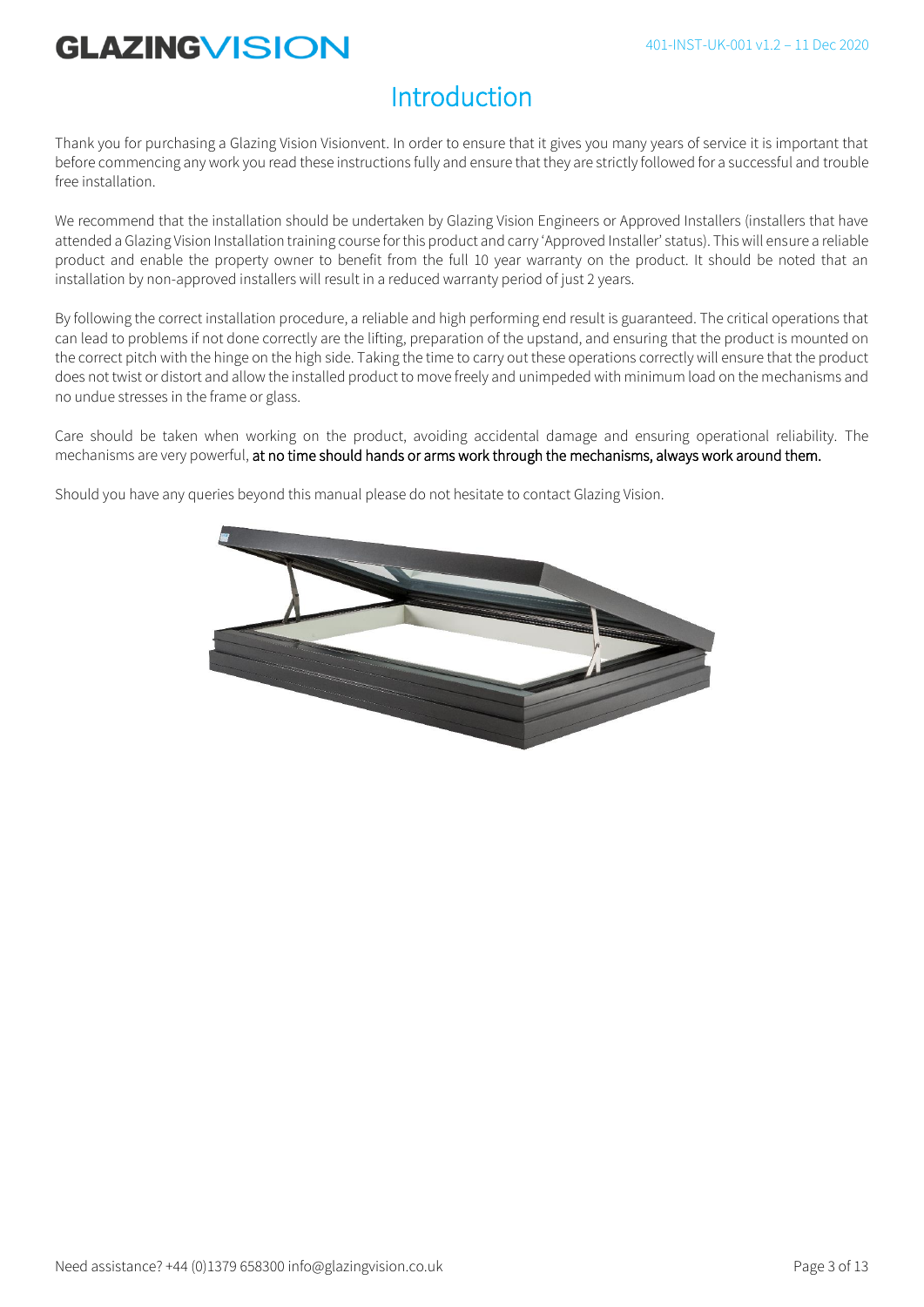## Safety Information

Installation of your rooflight may involve working at heights, working at an unusual angle, being in unfamiliar locations or all of these. Before work is commenced, stop and consider the best way to carry out the task and what hazards you might encounter.

| <b>GLAZING</b><br><b>ISION</b> | Let our experts carry out your routine maintenance with a maintenance contract.<br>+44 (0)1379 658300<br>$\mathbb{C}$<br>info@glazingvision.co.uk<br>⊠                                                                                                                                                                                                                                                                                                                                                                                                                                                                                                                                                                                                                                                                                                                                                                                                                                                                                                                                                                                                                                                                                                                                |
|--------------------------------|---------------------------------------------------------------------------------------------------------------------------------------------------------------------------------------------------------------------------------------------------------------------------------------------------------------------------------------------------------------------------------------------------------------------------------------------------------------------------------------------------------------------------------------------------------------------------------------------------------------------------------------------------------------------------------------------------------------------------------------------------------------------------------------------------------------------------------------------------------------------------------------------------------------------------------------------------------------------------------------------------------------------------------------------------------------------------------------------------------------------------------------------------------------------------------------------------------------------------------------------------------------------------------------|
|                                | These products can be very heavy. Extreme care must be taken during handling and installation. Full<br>consideration should be given to how you will safely transport your rooflight product from the delivery<br>vehicle to the installation location. Glazing Vision strongly recommends that specialist, mechanical lifting<br>equipment is employed.                                                                                                                                                                                                                                                                                                                                                                                                                                                                                                                                                                                                                                                                                                                                                                                                                                                                                                                              |
|                                | Consider:<br>The weight(s) of the product purchased.<br>How you will safely transport your rooflight product from the delivery vehicle to the installation<br>location.<br>All lifting methods and equipment required for safe installation to eliminate manual handling.<br>How you will safely access the area to carry out installation.<br>$\bullet$<br>Any openings, voids or unprotected edges that might pose a significant risk whilst working at height.<br>Use of scaffolding with all appropriate edging, rails and inspection certification.<br>If specialist access or equipment is required e.g. a fall arrest system.<br>What personal protective safety equipment (PPE) is required for working at height - e.g. harness.<br>Methods for safe working, for example, to avoid falling from height, reducing manual handling and<br>so as not to drop equipment.<br>How you will transport tools and other equipment to the installation area.<br>The number of persons required to assist with safe installation.<br>The competence, capability and experience of the installation team to safely carry out the task.<br>Impact of weather on safe installation, especially driving rain and high winds.<br>If in doubt, please contact Glazing Vision for assistance. |
|                                | Anticipated hazards may include:<br>Falls from height<br>Working with specialist lifting equipment or third-party lifting<br>Manual handling injury<br>Equipment falling from height<br>Slips, trips and falls<br>Fragile roof areas.<br>Finger or clothing entrapment under unit, in mechanical or moving parts<br>Working with electricity<br>Impact of weather conditions<br>Competence of personnel                                                                                                                                                                                                                                                                                                                                                                                                                                                                                                                                                                                                                                                                                                                                                                                                                                                                               |
|                                | Do not attempt to repair, move or dismantle the product unless suitably competent and qualified to do so,<br>with the appropriate safety measures in place. Any repairs and/or movement of the product may invalidate<br>the warranty. Please seek advice from Glazing Vision.                                                                                                                                                                                                                                                                                                                                                                                                                                                                                                                                                                                                                                                                                                                                                                                                                                                                                                                                                                                                        |
|                                | Any electrical work is to be carried out by a qualified and competent electrician in accordance with Glazing<br>Vision's wiring diagram(s).                                                                                                                                                                                                                                                                                                                                                                                                                                                                                                                                                                                                                                                                                                                                                                                                                                                                                                                                                                                                                                                                                                                                           |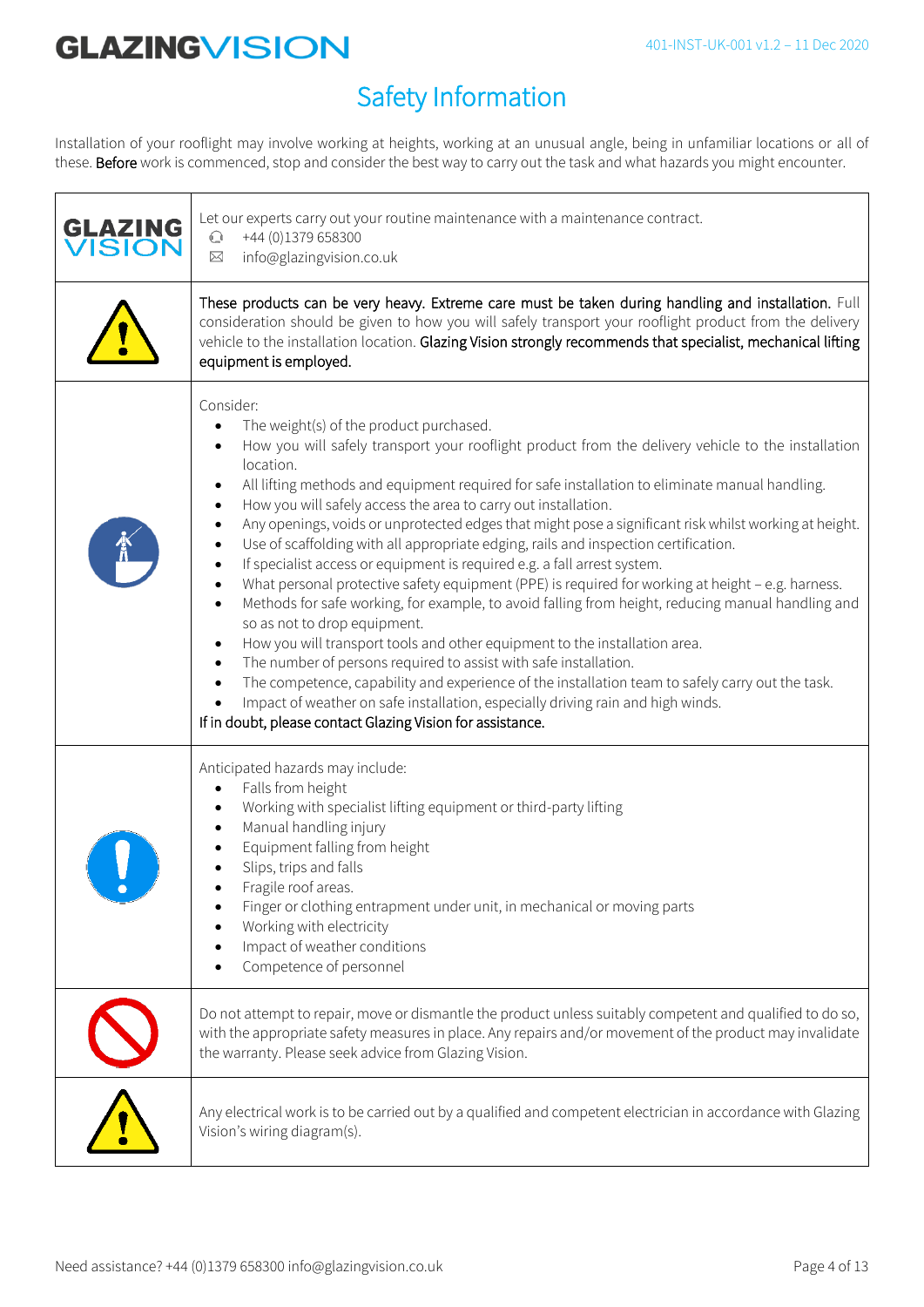



#### The following warnings are here to prevent personal injury and damage to the product. Please follow them explicitly.

#### General:

- The product must be properly installed and commissioned in accordance with this manual before it is used.
- Glazing Vision strongly recommends that any work is carried out by suitably qualified individuals (e.g. Glazing Vision Engineers or Approved Installers, or an experienced electro-mechanical service engineer).
- Glazing Vision strongly recommends that specialist, mechanical lifting equipment is employed.
- Use the product only for its intended purpose.
- Regular cleaning and maintenance must be carried out according to guidelines.
- A safe working platform must be provided for any installation/maintenance work carried out. This includes suitable edge protection.
- Glazing Vision cannot be held responsible for damage incurred during the lifting and transportation of the product to the installation location (please refer to terms and conditions of sale).

#### Pre-Installation:

- Glazing Vision products are heavy, fragile and of awkward shape and size. There may be uneven weight distribution due to the materials used and their design.
- The weight(s) of each individual product (or product section) will be clearly marked on the product and will be communicated to clients before despatch of goods.
- Never install any product showing signs of damage. If in doubt consult Glazing Vision for advice.
- Please dispose of the packaging material for this product in a considerate manner. Cardboard and wood items are widely recycled.

### Electrical Works/Cables:

- It is recommended that electrical work is carried out by a qualified and competent electrician.
- Do not pull, squash, bend or damage cables where they exit the product. Doing so may loosen connections and this may result in damage to the product and/or create the need for a repair visit.
- Should any cables or electrical components break or become damaged, have them repaired or replaced immediately. Deteriorated insulation of electrical parts or overloading may cause an electric shock or fire.
- Do not install the circuitry in a damp place or a place where it may come into contact with water.

### During Use:

- Do not touch the motors/mechanisms after operating the unit as they may become hot.
- Do not walk or sit on the unit.
- Risk of crush and/or trapping injuries. Make sure that fingers and other obstructions are kept clear of the product and its mechanisms at all times.
- Overcurrent protection is designed to prevent damage to the product and its mechanisms. It should not be relied upon to prevent injuries.
- Do not place anything on, or cause obstruction to, the moving sections of the product as this may cause damage to the mechanisms/product and/or prevent the unit from opening/closing.
- Do not allow unauthorised persons (e.g. children) to operate the product as this may lead to personal injury or damage to the product. Do not leave children or pets unsupervised near the product – it may open/close unexpectedly (e.g. due to the rain sensor activating) and cause injury.
- Do not leave the product open in the rain, this could damage the control board and/or mechanisms. If required, a rain sensor can be specified at the time of order.

For more information or assistance please contact Glazing Vision.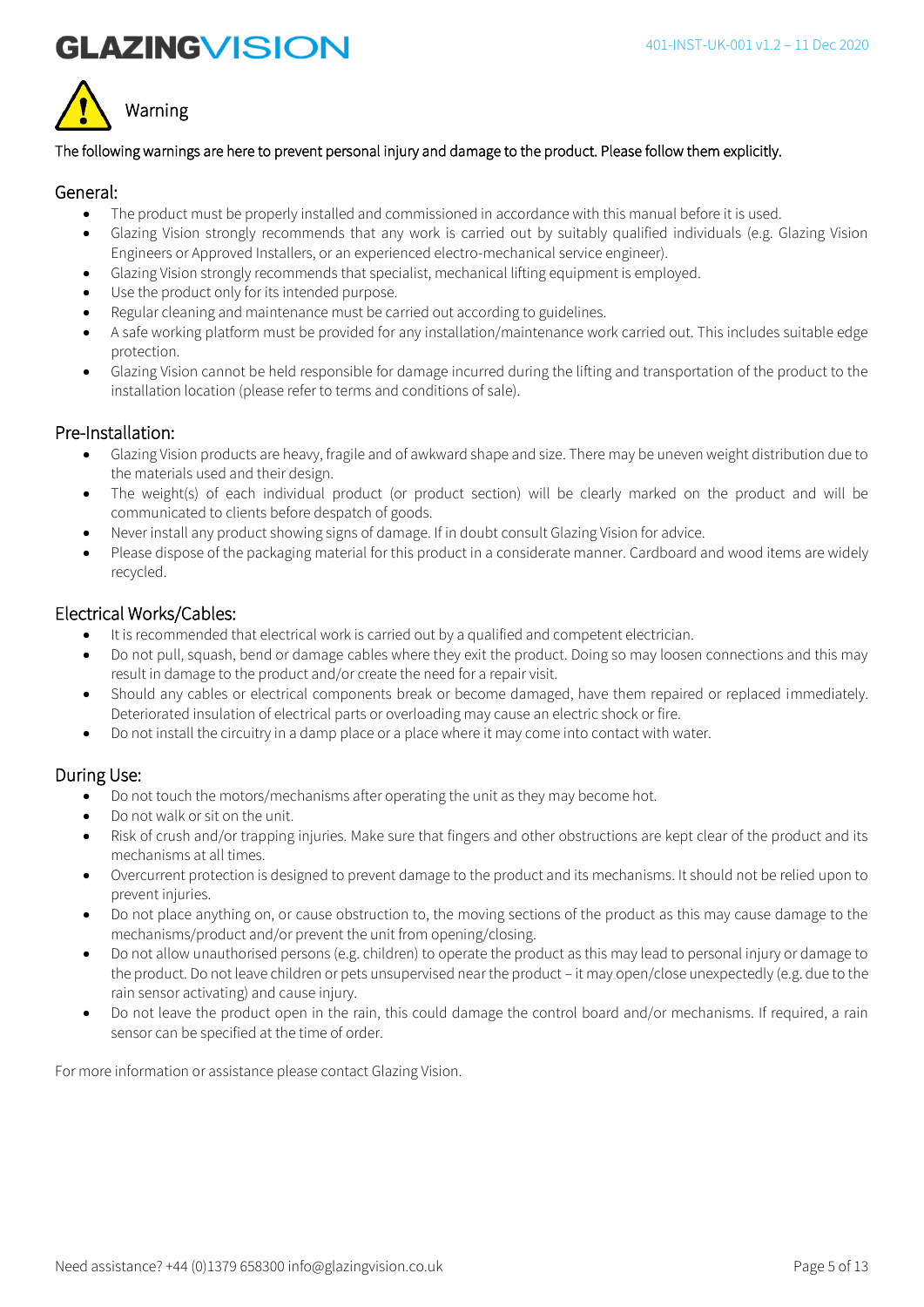### Pre-Installation Preparation



These products can be very heavy. Due consideration should be given to getting the product onto the roof safely and extreme care taken during installation.

### Points to Note Prior to Commencing Installation

- 1. The Visionvent should arrive on site in undamaged packaging, which includes a wooden build frame/blocks, cardboard, polyfoam glass protection and low tack tape. Please inspect for damage to packaging and/or product and advise Glazing Vision of any damage or shortfall within 48 hours from signing the receipt of your delivery.
- 2. Enclosed within the box containing this manual will be the required number of fixing woodscrews and a number of plastic packers, as well as some silicone and other required materials. The installation kit is supplied with a control switch (Electric and Chain Actuated Visionvents only), a Power Supply Unit (PSU – Electric Visionvents only) and any additional optional items selected at the time of order.

### *Standard Installation Hardware*

Enclosed within the hardware box for each unit you should find at least the following:



- 3. Electric Visionvents have two coiled cables emerging from the motor housing as standard (if optional extras have been selected, other cables may also be present). This includes 2 single cores (red and black) 24V DC power cables and a 6 core control cable. These cables will have identification labels on them (labels should not be removed until final installation). Please refer to Glazing Vision's wiring diagrams for details of wiring requirements. Only the supplied PSU can be fitted to the unit, failure to connect this unit or wiring direct to the mains will invalidate the product warranty.
- 4. Chain Actuated Visionvents have two coiled cables emerging from the motor housing as standard (if optional extras have been selected, other cables may also be present). This includes either 1 or 2 (depending on the size of the product) 4 core mains power cables and a (yellow/green) earth cable. These cables will have identification labels on them (labels should not be removed until final installation). Please refer to Glazing Vision's wiring diagrams for details of wiring requirements.
- 5. The switch used to control the operation of the Electric Visionvent is a two button wall mounted control switch. This switch will allow you to operate and stop at any position between the fully open and closed positions. This switch also contains a tri-colour LED to display the product status to the user. The correct control switch is supplied in the installation kit and must be installed to avoid invalidating the warranty. If required, this switch can be installed in a maintenance area and another switch of a retractive single pole double throw (SPDT, 'on-off-on', latching off) type can be parallel wired for regular use. Using a SPDT switch that only latches 'on-on' can seize the control board and therefore should not be used.
- 6. The Chain Actuated VisionVent is supplied with a rocker switch which can be operated by pressing and holding the switch in the required direction to open or close.
- 7. The Electric and Chain Actuated Visionvent also require a 3A fused double pole single throw (DPST) type switch (not supplied). Combined with disconnecting the battery backup (if specified), installing this switch as per the wiring diagram will allow the control board to be reset in the event of a fault (for more information on faults and troubleshooting see the operation and maintenance manual).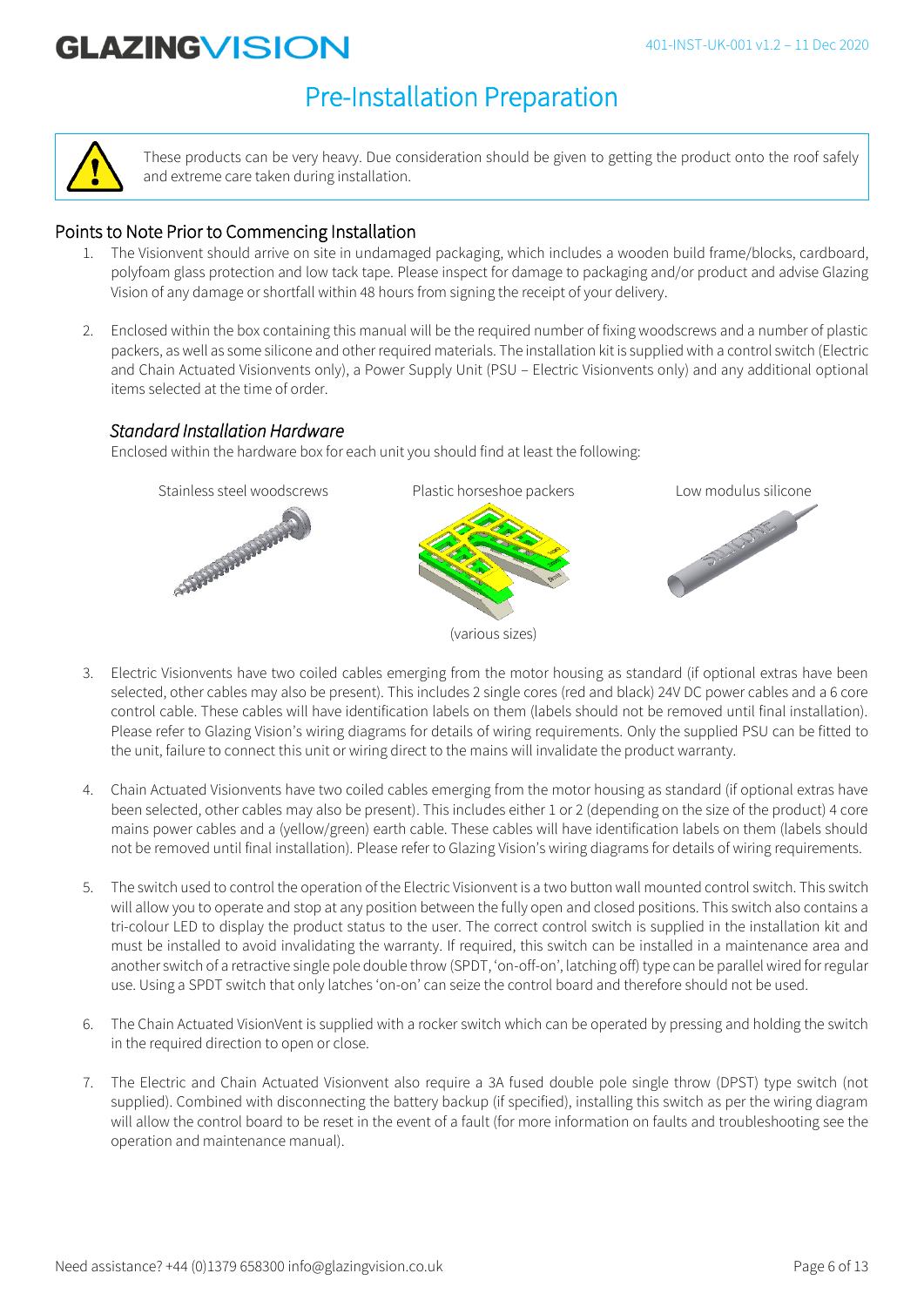- 8. The upstand must already be in place for the product. The dimensioning of the product will have taken into consideration the external dimensions of the upstand including all weathering. More information about upstand construction can be found in Glazing Vision's sales drawings. Please note that a minimum distance of 150 mm clearance between the upstand and any surrounding structures must be left on all sides. Sufficient room for installation and maintenance must also be allowed for. Space to allow the lid to fully open to 95° and detach must also be considered.
- 9. It is important to ensure that the area of installation is suitably prepared. The area surrounding the upstand should be clear to provide safe access during the installation works. It will be necessary to work on the outside and therefore suitable provisions should be made for safe handling of the product, including all relevant personal protective equipment (PPE) and safety systems for working at heights.
- 10. Before starting installation, Glazing Vision advises that the physical upstand dimensions are cross-checked with those given for the order, to ensure the product will fit. The upstand will need to be within ± 10 mm of the ordered size. The top surface of the upstand should be flat without undulations greater than  $\pm 2$  mm. Check that the cable exit hole has been included in the upstand (refer to Glazing Vision's sales drawings for the location). Also check the diagonals to ensure that the upstand has been constructed square. The upstand must be weathered as per the sales drawings. If using any metallic waterproofing material, this cannot be applied across the top surface of the upstand as this will cause a thermal bridge which can lead to internal condensation and invalidate the product warranty.



It is important that the upstand is made to the pitch specified on the order confirmation. Failure to comply with this may result in product failure due to the overloading of its mechanisms. Glazing Vision accepts no responsibility for failures as a result of incorrectly pitched products.

- 11. These products can be very heavy. Glazing Vision strongly recommends that a structural engineer is consulted when designing the structure(s) that will support the product and the surrounding structure. Nothing in this manual or on Glazing Vision's sales drawings constitutes a structural proposal.
- 12. Glazing Vision strongly recommends that a 'dry run' (without any silicone) is completed before committing to the final installation.

#### Sales Drawings

Sales drawings for the Visionvent can be obtained by downloading them from Glazing Vision's website [\(www.glazingvision.co.uk/resources\)](http://www.glazingvision.co.uk/resources) or by contacting Glazing Vision.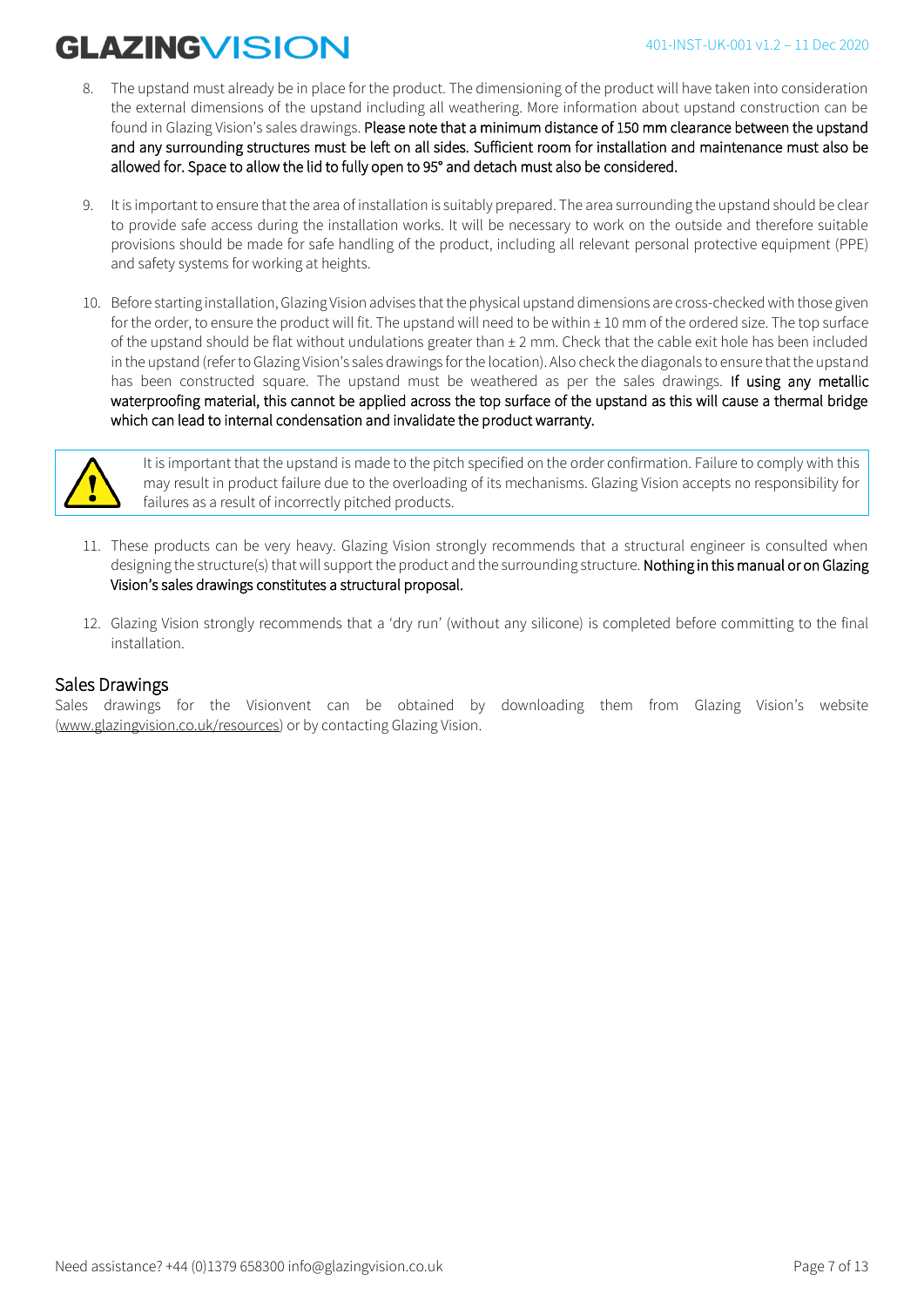## Upstand Top Trim Installation (If Specified)

Begin by cutting the upstand top trim to the lengths required for all sides of the upstand. The corner joints can either be mitred (45°) or straight cut with notches (see image below). If the material requires bending to suit the pitch of the upstand, this can be achieved by screwing the section to the upstand as below and gently tapping the horizontal part using a clean rubber mallet.



*Figure 1 – Upstand top trim placement* 

The upstand top trim should be cut to size along its length to leave a dimension of 95 mm between the edge of the trim and outside of the upstand. This dimension ensures that the visible internal upstand top is covered and that there is no contact between the upstand top trim and the exterior product framework. The upstand top trim is supplied with 5 grooves along the underside. These grooves can be used to help guide a saw or similar when trimming the cover to size. Failure to follow this step exactly may result in a thermal bridge.



*Figure 2 – Upstand top trim measurements*

After all upstand top trim lengths have been cut to size and adjusted to fit, they can be fixed into place with the supplied fixings. Drill holes at approximately 500 mm centres using the groove to aid with positioning of the drill bit. The upstand top trim has been designed to accept standard 12 mm plasterboard to ensure a flush finish. Refer to the sales drawings for more information.



*Figure 3 – Upstand top trim fixings*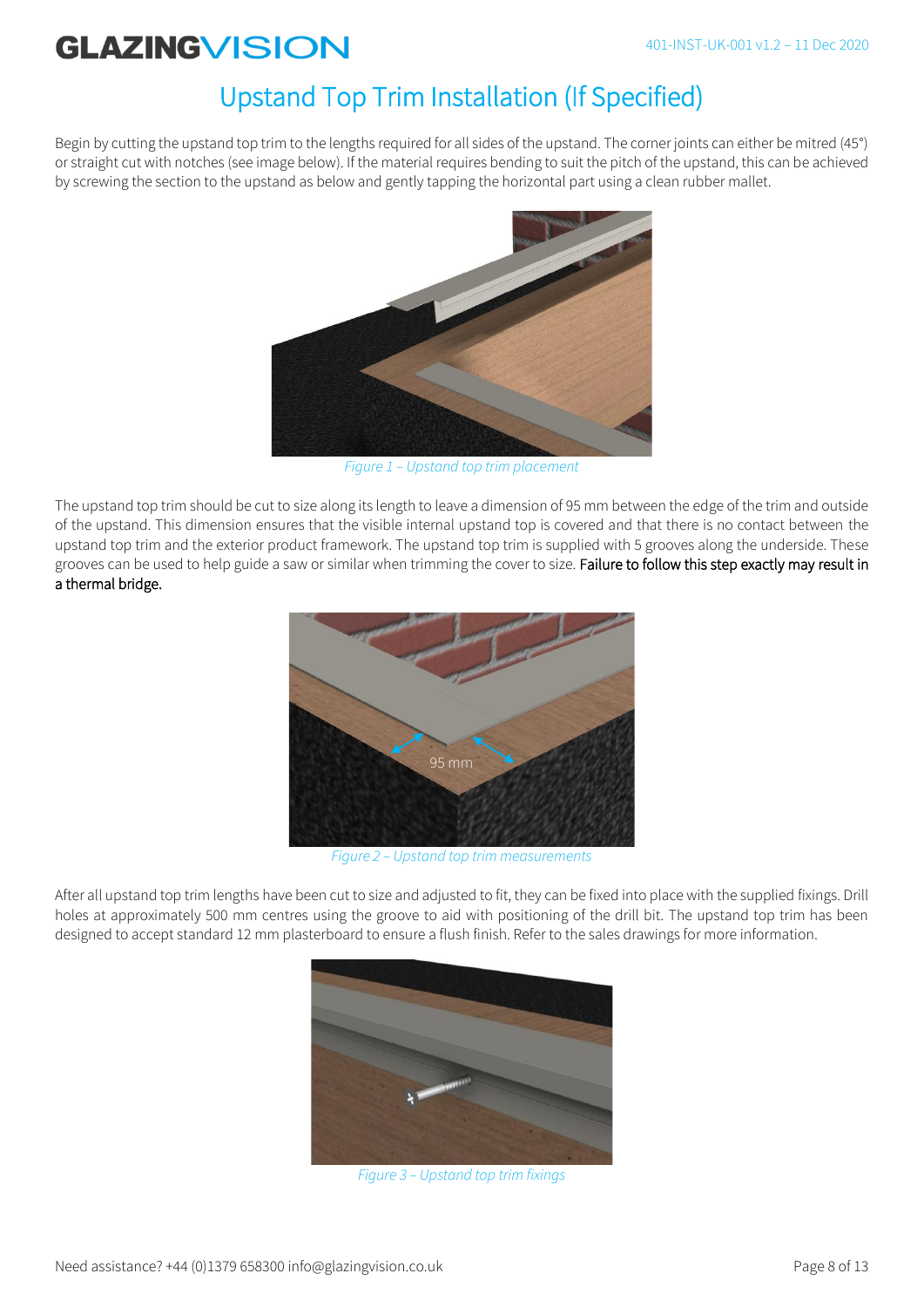### Installation Procedure



Prior to commencing installation, photographs of the fully weathered upstand and surrounding area must be taken and retained for future reference.

### Step 1

Remove all packaging from the product including polyfoam glass protection and low tack tape.



When removing the packaging, try to keep it intact as much as possible, so that after installation it can be re-used to protect the product until project completion and final handover.

Gently prise all of the upstand fixing clip on covers off the framework drip legs.



*Figure 4 - Clip on cover*

### Step 2

Apply two large lines of silicone (supplied in the installation kit) to the top of the upstand. The two lines of silicone need to be approximately 5 mm and 55 mm in from the outside face of the upstand.



*Figure 5 – Silicone placement*

### Step 3

Fit the chosen lifting equipment to the unit and check that it is secure.

Carefully lift the product to the installation site (roof) using strops underneath the wooden build frame/bocks. This is to ensure that the build frame/blocks do not separate from the product during the lift.

### Step 4

When on the roof the product should be lifted off the wooden build frame/blocks (remove the fixings first) and then gently lowered onto the upstand ensuring that the cables (if present) are not kinked or snagged under the framework – feed the cables exiting from the underside of the unit into the cable exit hole in the upstand.

Need assistance? +44 (0)1379 658300 info@glazingvision.co.uk Page 9 of 13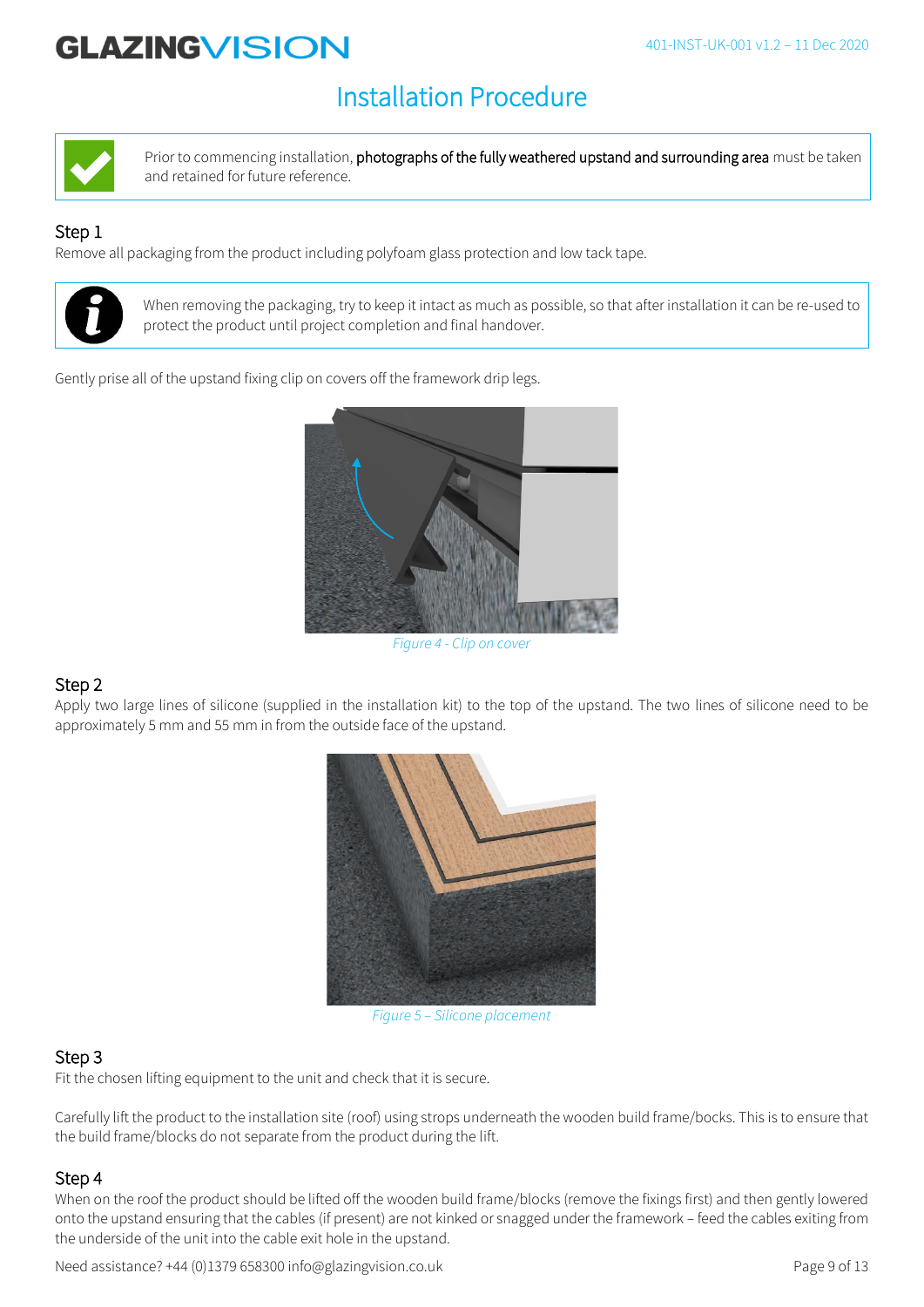

*Figure 6 - Position of power and control cables in motor housing*

With the framework in contact with the upstand top and the majority of the weight still supported by the crane/lifting equipment, adjust the position of the product on the upstand so that the internal framework is equally spaced and aligned with the internal finishes. Take care when positioning the product during final installation, as once the weight of the unit has been placed onto the sealants it adheres to the upstand making repositioning difficult.

Once satisfied that everything is correctly positioned, carefully release the weight of the product. Remove the crane and lifting equipment.

### Step 5

Drill Ø3 mm pilot holes into the upstand through the pre-drilled holes in the product's framework (concealed by the clip on cover). Secure the product to the upstand using the woodscrews and packers provided in the hardware kit. The packers must fill the entire gap between the upstand and product for each woodscrew. Care should be taken when tightening the fixings to ensure the frame does not distort. Fit the clip on covers back onto the unit.



If installing into an alternative material to wood, it may be necessary to source suitable wall plugs and/or fixings to use instead of those provided.



*Figure 7 - Upstand fixings*



Do not apply any interior finishes yet. Refer to the relevant following section to set up the mechanisms and initialise the product.

Once installation has been completed take photographs of the finished installation. These must be retained for future reference.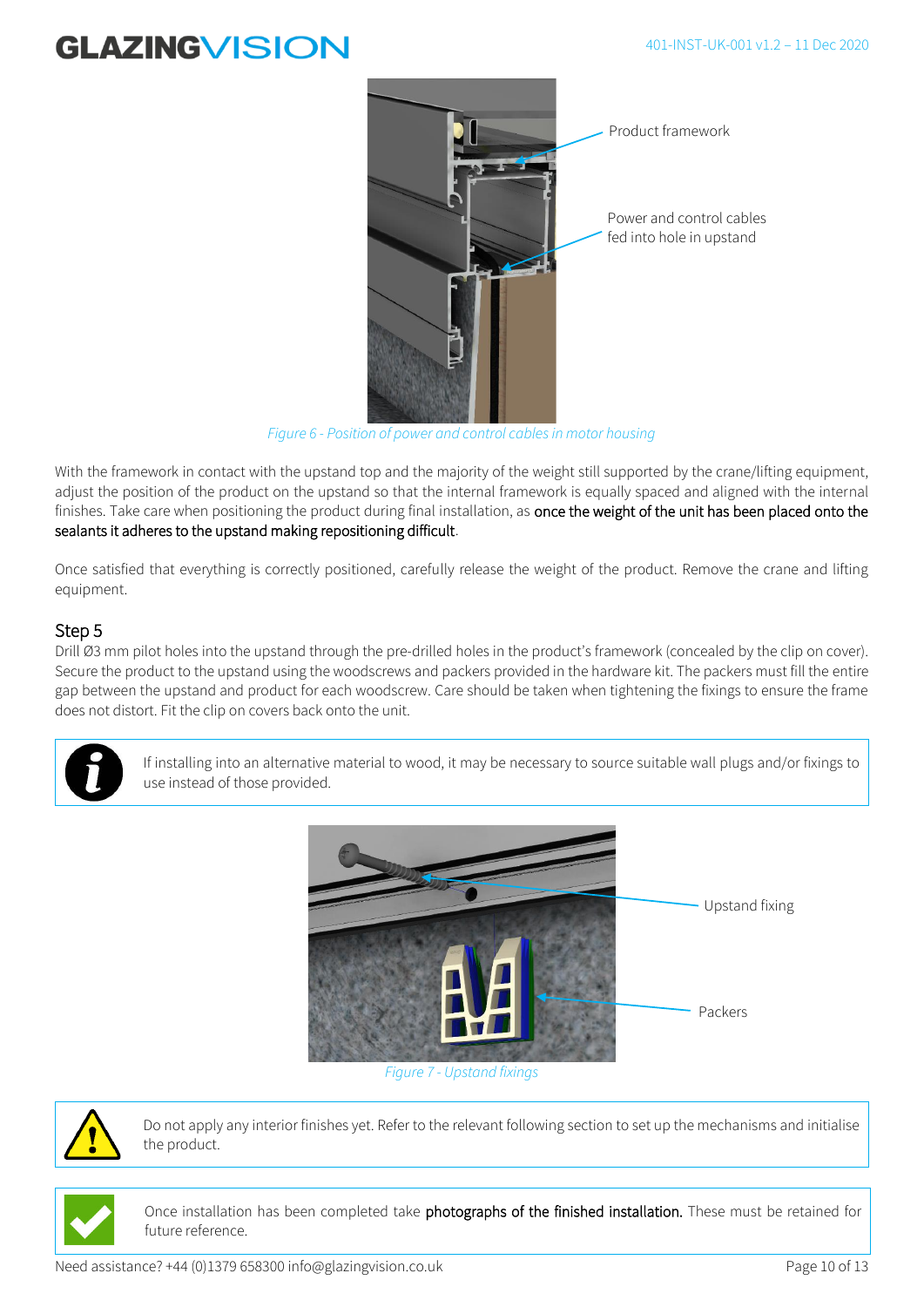### Electric and Chain Actuated Visionvent Setup

Once the product has been installed, terminate the cables and apply power to the product following the wiring diagrams. For Electric Visionvents, check that the power output from the PSU is between 24V and 26V when it reaches the product and adjust if necessary. Also install and connect any optional extras as directed (refer to Glazing Vision's sales drawings and wiring diagrams).

Before initialising the Electric or Chain Actuated Visionvent, first check that there are no obstructions preventing the lid from moving freely e.g. scaffolding or loads placed on the lid. Check also that the product's mechanisms are properly engaged (i.e. the manual override procedure has not been carried out – refer to the operation and maintenance manual), failure to check this could result in mechanical damage. Switch on the power. If the product cannot be seen when standing next to the wall mounted control switch, ask for assistance before continuing. When you are ready to run the Electric or Chain Actuated Visionvent for the first time, press the close button on the wall mounted control switch. This ensures that everything is zeroed prior to opening. The product can now be opened for the first time by pressing and holding the open button on the wall mounted control switch. When operating the product for the first time it is important to check that both mechanisms are working in tandem and the lid moves evenly. If something does not function as expected, immediately let go of the switch and contact Glazing Vision for assistance.

### Manual Crank Visionvent Setup

Once the product has been installed, to set up a Manual Crank Visionvent, firstly attach the base bracket and spacer (supplied) to the base frame of the product using the supplied screws – ensure that the parts are correctly orientated. If the glass connector plate needs to be re-bonded use dimensions on figure 6 as a guide.

Wind the collar of the spindle all the way to the top (against the shoulder) before attaching the spindle to the frame bracket (this is essential as the glass will be in the way). Making sure that the shoulder of the spindle sits hard against the collar, unscrew a small length of the inner spindle, until it can connect to the lid bracket. Connect the inner spindle to the lid bracket using the supplied fixings.



Need assistance? +44 (0)1379 658300 info@glazingvision.co.uk Page 11 of 13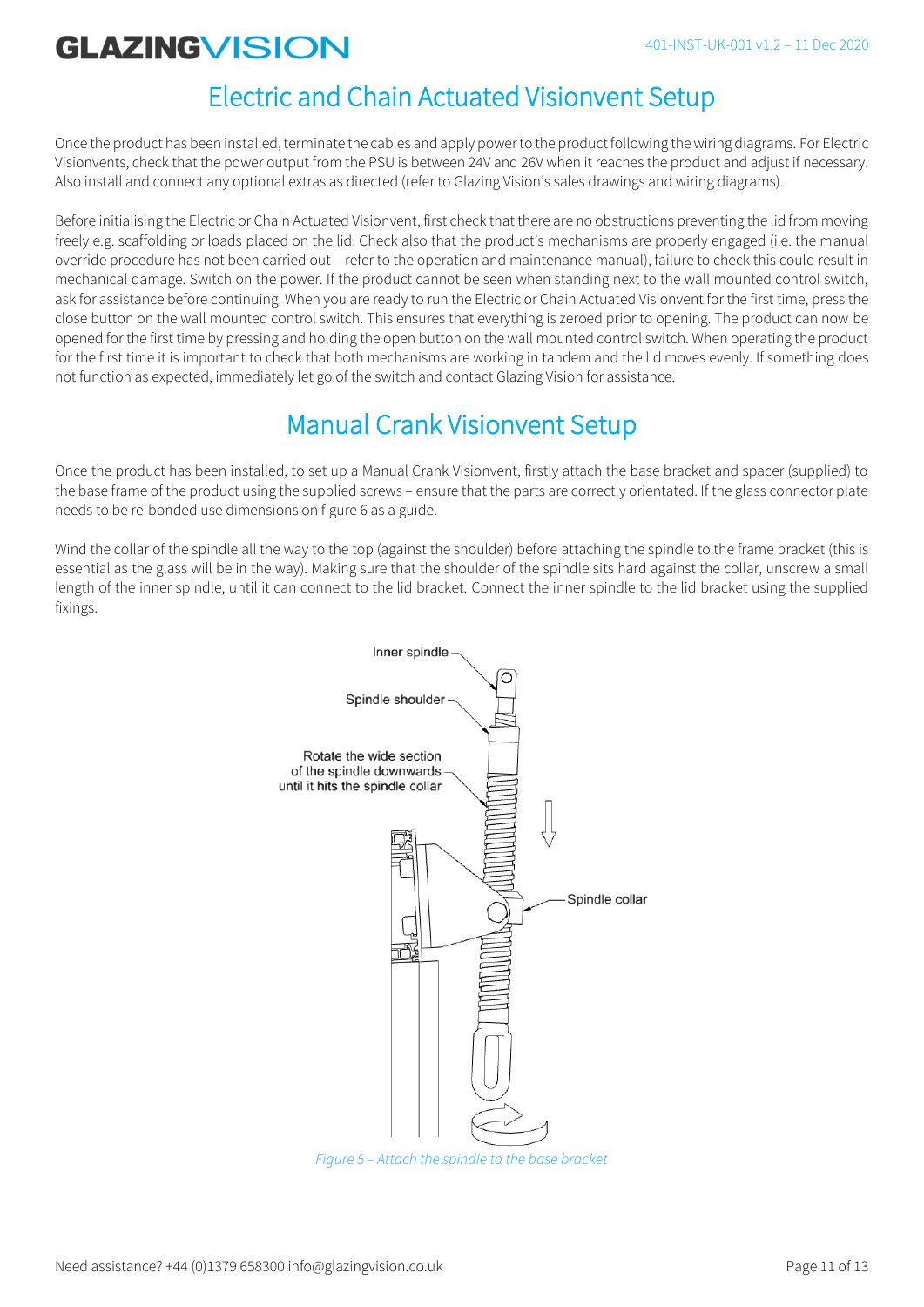

*Figure 7 – Raise the inner of the spindle part and attach the spindle to the lid bracket*

Once set up is complete, check the product. Open and close the lid to check and make sure the lid closes with the spindle reaching the end of its travel without trying to apply too much force (which may pull the bracket off the glass when winding hard down on closing).